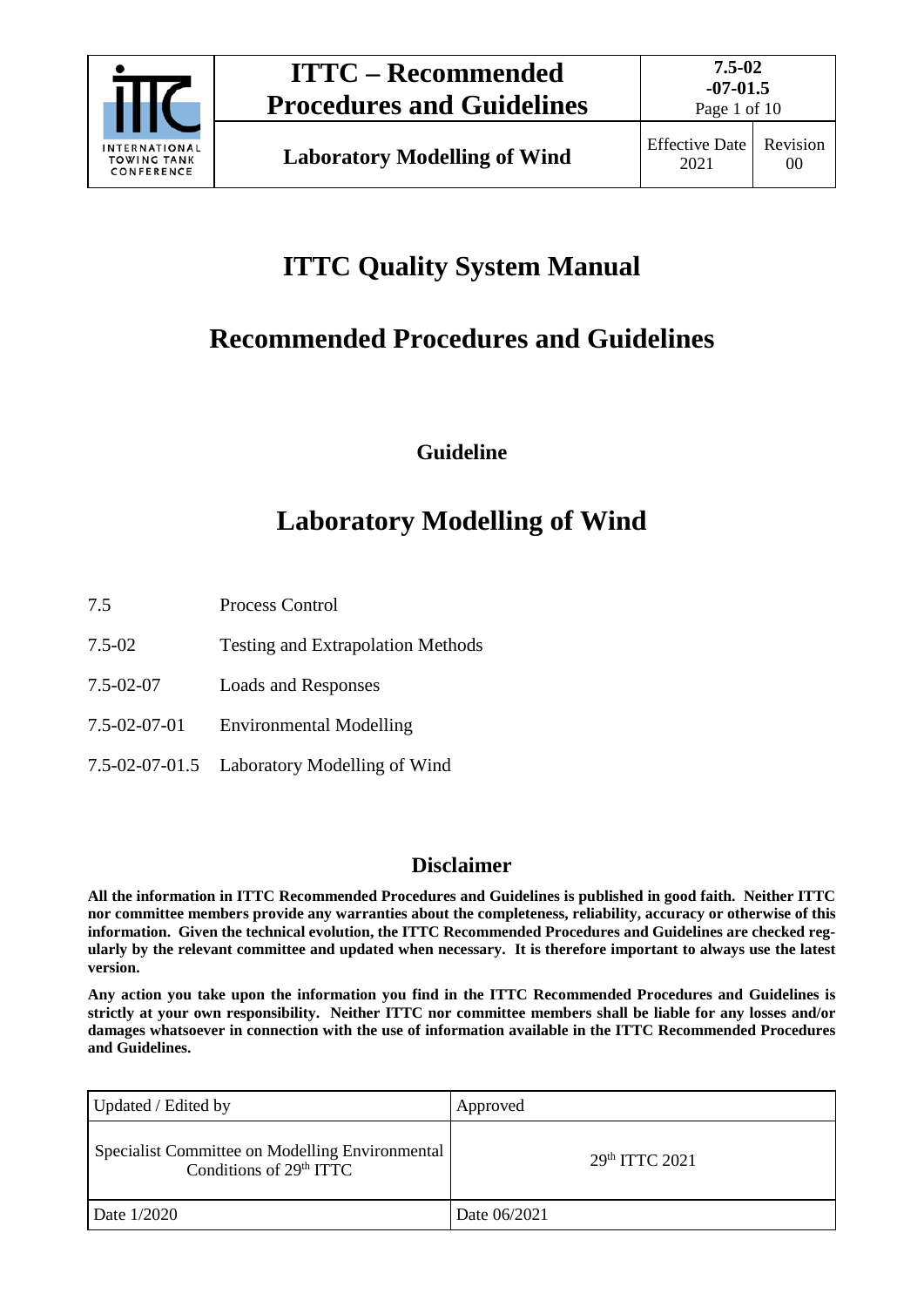

**Laboratory Modelling of Wind** Effective Date

## **Table of Contents**

| 1. PURPOSE OF Guideline 3 |  |
|---------------------------|--|
| 2. WIND MODELLING 3       |  |
|                           |  |
|                           |  |
|                           |  |
|                           |  |
|                           |  |
|                           |  |
|                           |  |

|  | 2.7 Geographical consistency of wind |  |
|--|--------------------------------------|--|
|  |                                      |  |
|  | 3. GENERATION TECHNIQUES6            |  |
|  | 4. MEASUREMENTS7                     |  |
|  |                                      |  |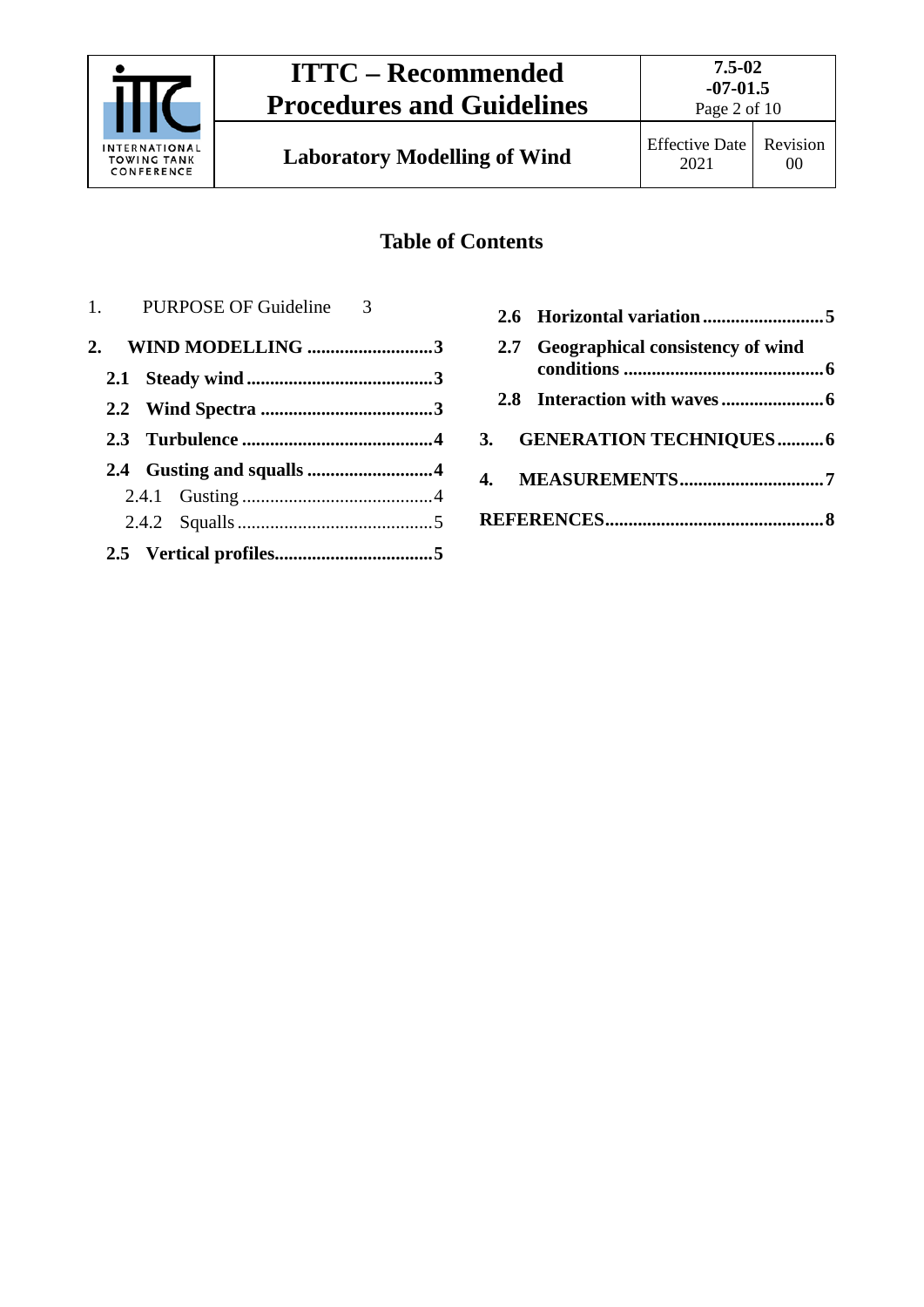

## **Laboratory Modelling of Wind**

### <span id="page-2-0"></span>**1. PURPOSE OF GUIDELINE**

The purpose of this recommended guideline is to help laboratories in conducting tests on wind above water surface. Basic considerations for model tests with wind are presented in this guideline. The guideline addresses, among other things, interaction with waves, vertical and horizontal variations and different measurement techniques.

#### <span id="page-2-1"></span>**2. WIND MODELLING**

Wind loading is one of the important environmental loads to be considered for the design of offshore structures, especially in the design of station keeping systems.

Wind velocity consists of mean and fluctuating parts in space and time, and the induced wind load has mean and fluctuating parts accordingly. In the following sections aspects of mean (steady) wind and fluctuating (irregular) wind are discussed.

### <span id="page-2-2"></span>**2.1 Steady wind**

As the wind fluctuation frequency is often higher than the ship or offshore structure motions, the steady wind force becomes the dominant factor to assess floater responses. In that case steady wind resulting in steady wind forces may be used in model tests. Ideally, a low level of wind fluctuation in the tests is desirable. However, if low frequency excitation is an important design factor, e.g. for station-keeping tests of an offshore platform, a wind spectrum shall be applied.

In the design of offshore structures, steady wind speeds are generally taken as the average speed occurring over a period of one hour. The steady speeds are considered to be the mean speed measured at a reference height, typically 10 m (full scale) above the mean still water level. A mean wind speed corresponding to a 100-year return period should be used in the design, based on the marginal distribution of wind speeds at the specific location, Chakrabarti (2005).

#### <span id="page-2-3"></span>**2.2 Wind Spectra**

Wind gusting is commonly assumed to be a Gaussian stochastic process, which can be fully described by a wind spectrum.

Many spectral models have been proposed such as API (The American Petroleum Institute), NPD (The Norwegian Petroleum Directorate) wind spectrum, etc. In API (2005), DNV (Det Norske Veritas (2014) also an overview of wind spectra is presented. A selection of wind spectrum formulations are given in the following: (API)

$$
S_{API}(f) = \frac{\sigma(z)^2}{f_p \left(1 + 1.5 \frac{f}{f_p}\right)^{5/3}}
$$
\n(2.1)

where,  $S_{API}(f)$  [(m/s)<sup>2</sup>/Hz] is the spectral energy density at frequency  $f$  [Hz], with

$$
\sigma(z) = I(z)U(z) \tag{2.2}
$$

$$
I(z) = \begin{cases} 0.15 \left(\frac{z}{z_s}\right)^{-0.125} & \text{for } z \le z_s\\ 0.15 \left(\frac{z}{z_s}\right)^{-0.275} & \text{for } z > z_s \end{cases}
$$
(2.3)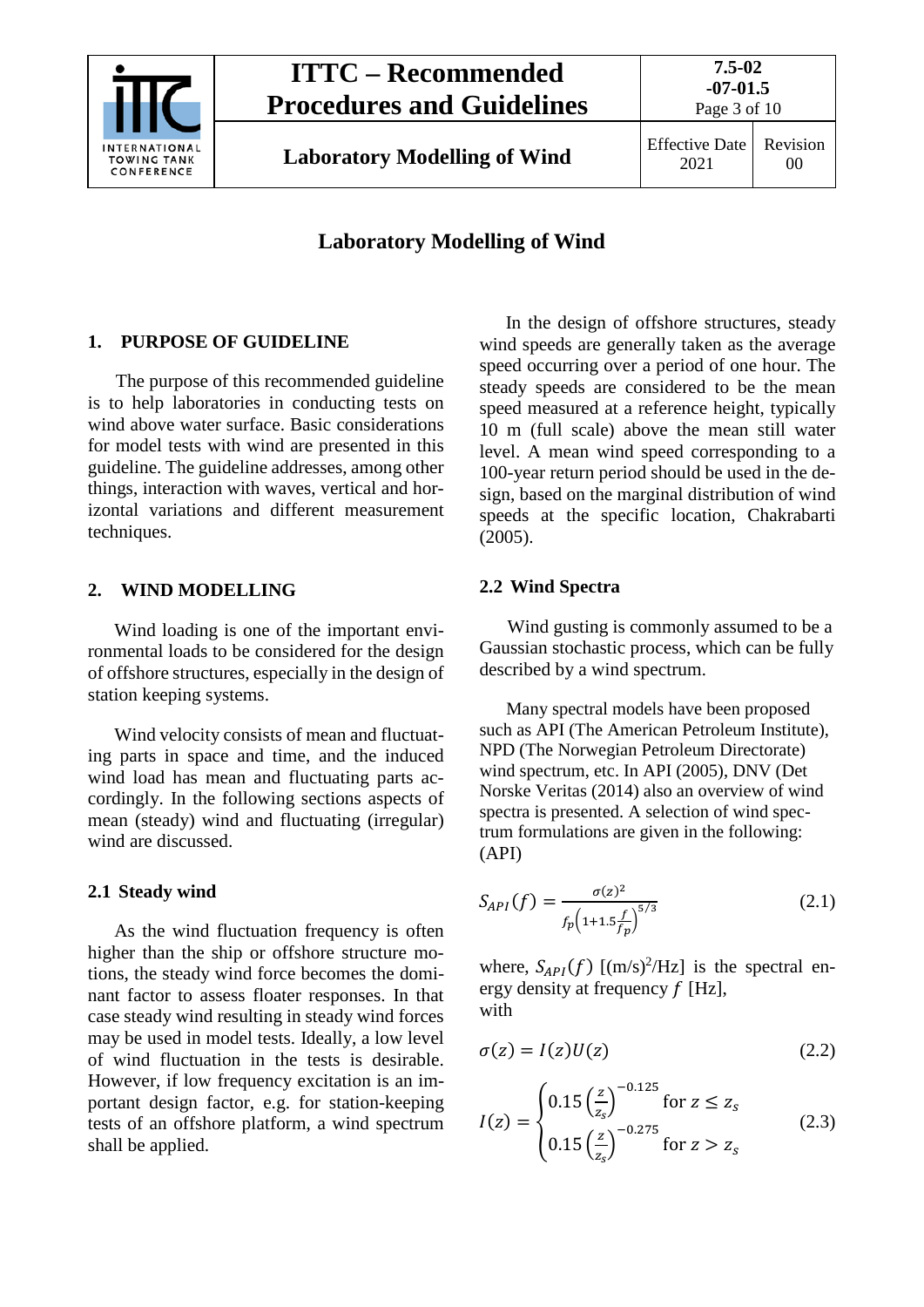

Page 4 of 10

where z is the elevation above sea level [m],  $z_s$ = 20 m is the thickness of the "surface layer",  $U(z)$  is the 1-hour mean wind speed at elevation z, and

$$
f_p = -\frac{\alpha}{z} U(z) \tag{2.4}
$$

with  $0.01 \leq \alpha \leq 0.1$ .

For measured wind spectra the average value of  $f_n$  is given by  $\alpha = 0.025$ .

(NPD)

$$
S_{NPD}(f) = \frac{320 \left(\frac{U_0}{10}\right)^2 \left(\frac{z}{10}\right)^{0.45}}{\left(1 + \tilde{f}^{0.468}\right)^{3.561}}\tag{2.5}
$$

where  $S_{NPD}(f)$  [(m/s)<sup>2</sup>/Hz] is the spectral energy density at frequency  $f$  [Hz], and

$$
\tilde{f} = \frac{172f\left(\frac{z}{10}\right)^{2/3}}{\left(\frac{U_0}{10}\right)^{3/4}}
$$
\n(2.6)

where  $U_0$  is 1-hour mean wind speed at an elevation of 10 m above sea level [m/s].

Also in Davenport (1961), and Ochi and Shin (1988) typical wind spectrum formulations are presented.

The specified duration of random simulations of wind is important to achieve stationary irregular conditions: typically, a duration of 1 hour for seakeeping and 3 hours in offshore engineering is applied, same as for wave conditions.

#### <span id="page-3-0"></span>**2.3 Turbulence**

It is known that the turbulence intensity of wind in the boundary layer on sea surface is about 0.1~0.2. The definition of the turbulence intensity is presented as follows:

$$
\sigma_T(z) = I(z)/U(z) \dots \text{for } z > z_s \tag{2.7}
$$

Here  $I(z)$  is the wind velocity variance and  $U(z)$  is the mean wind speed at elevation z. The level of turbulence intensity should be measured in the model tests.

Simulation of turbulence characteristics of wind was presented in Ozono et al. (2006), using a multi-fan type wind tunnel. A uniformly active mode (usually employed in tank tests) can reproduce longitudinal fluctuations. Details of wind generation techniques are presented in Section 3 of this guideline.

#### <span id="page-3-2"></span><span id="page-3-1"></span>**2.4 Gusting and squalls**

#### 2.4.1 Gusting

Wind gusting is commonly assumed to be a Gaussian stochastic process, which can be fully described by a wind spectrum.

Kristensen et al. (1991) revealed that gusting is a statistical measure and the probability density function can be derived from the spectrum of wind-speed variations. Myrhaug (2007) considered the wind gust spectrum affected by wave age and the results demonstrated a clear effect of wave age on the wind gust spectrum over wind waves. Prediction of wind gusts today still relies on parameterizations. Sheridan (2011) conducted a review of techniques and research for gust forecasting and parameterization. Beran et al. (2005) used the MM5 to model and forecast offshore winds and conducted series of validations.

There is no widely accepted expression for elevation and gust factors suitable for engineering purpose. At present, measurements available for West Africa from Nigeria to Angola, (Santala et al. (2014)) and in the Gulf of Mexico, (Jeans et al. (2014, 2016)) may be useful.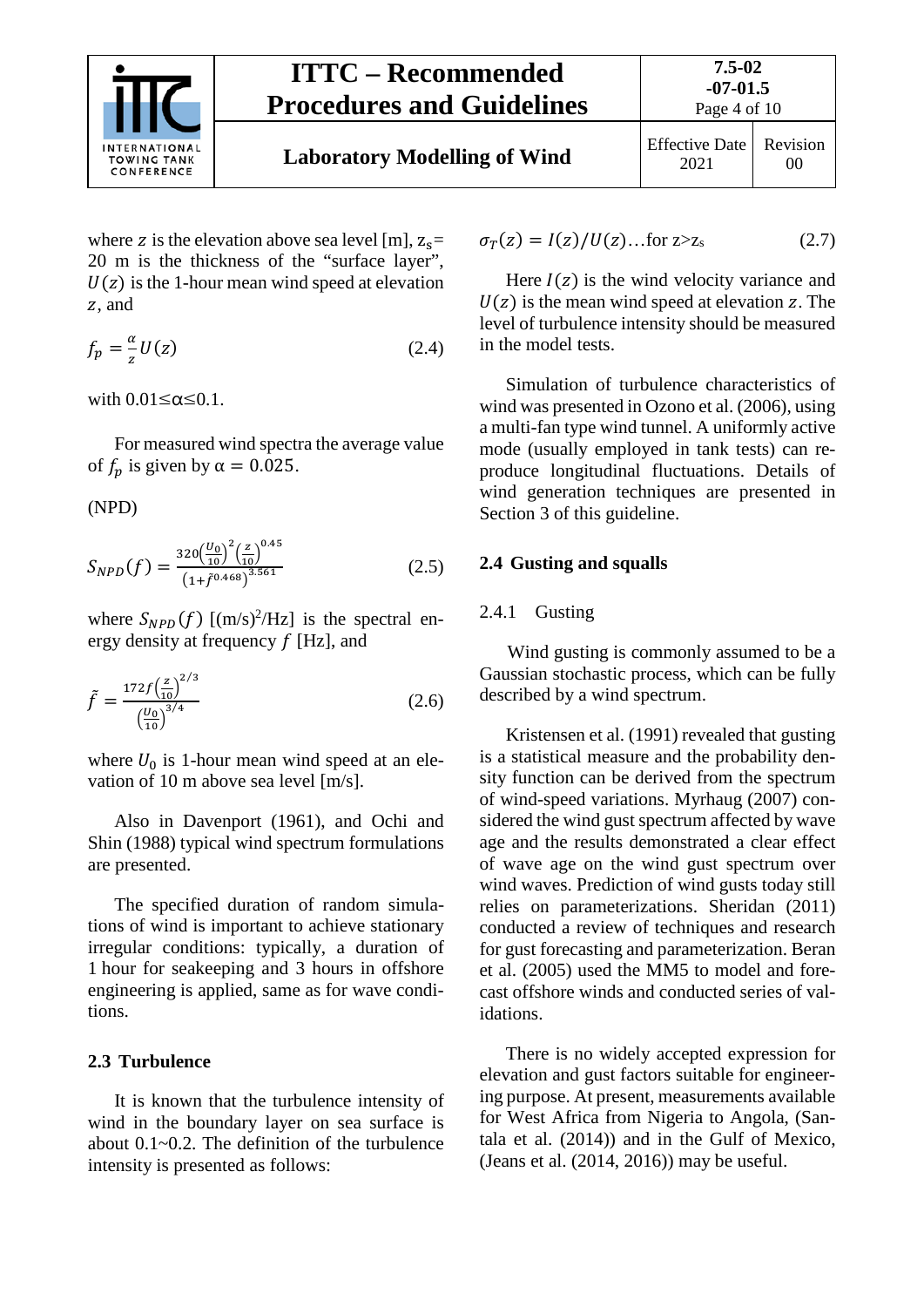

Although limited information on gust on the sea is currently available as reference for modeling of wind gusts in model tests, fluctuating wind velocities can be reproduced with a wind generator. In the region of minimum and maximum wind velocity, it should be confirmed that the Reynolds effect of the wind can be ignored. Whether this is the case depends on the objective of the model tests. This is further discussed in Section 3 of this guideline.

#### <span id="page-4-0"></span>2.4.2 Squalls

A squall is a strong transient wind event generated by a convective storm. There are no widely accepted elevation and gust factors for squalls suitable for engineering purpose at present. Santala et al. (2014) compared the expressions of the wind gust elevation profile and gust factors for squall winds with that for non-squall winds presently in API and ISO standards. The presented results may lead to an improved treatment of squall events for offshore engineering applications. In case of calibration of squall conditions in model tests, this information may be used as reference.

As a squall measurement system in the actual sea, the West Africa Gust (WAG) Joint Industry Project (JIP) may present useful information (Jeans et al. 2008). The reference discussed in the previous paragraph refers to the same JIP.

### <span id="page-4-1"></span>**2.5 Vertical profiles**

Very limited full-scale data along the height is available to identify and reliably establish a description of the vertical wind profile. It is well known, however, that the vertical profile of the wind is developed by the sea surface roughness. When a more detailed model test condition is expected to reproduce a real sea situation, it is desirable to also reproduce the vertical wind profile in the basin. This can however be challenging in practice, as it requires a large number of wind fans in vertical direction (see Section 3).

As conventional treatment, there is the power law model, the average 1-hour wind speed at a height z above sea level (the 1-hour mean wind profile) is given by (API, 2005),

$$
U(z) = U_0 \left(\frac{z}{z_R}\right)^{0.125}
$$
 (2.8)

where  $U(z)$  is 1-hour mean wind speed at elevation z [m] above sea level [m/s],  $U_0$  is 1-hour mean wind speed at elevation of 10 m above sea level [m/s],  $z_R$ =10 m is the reference elevation above sea level.

Vertical wind profiles in tornadic and nontornadic supercell environments, Markowski et al. (2003), show that considerable differences exist in vertical profiles within 1 km from ground.

Analytical/empirical models of downburst winds that characterize their spatiotemporal features are employed in terms of a time function and a vertical profile of gust-front winds Kwon and Kareem (2013).

The shape of the vertical wind profiles and the related parameter of the Weibull distribution are impacted by the atmospheric internal boundary layers developing from the coast along the wind direction Calidonna et al. (2015).

### <span id="page-4-2"></span>**2.6 Horizontal variation**

Generated wind by blowers or fans should cover the entire model, considering the range of wave motions and drift in the facility. In case of wind energy convertor's the area of complete wind farms can extend to several square kilometers. In the model test, the modeled wind field is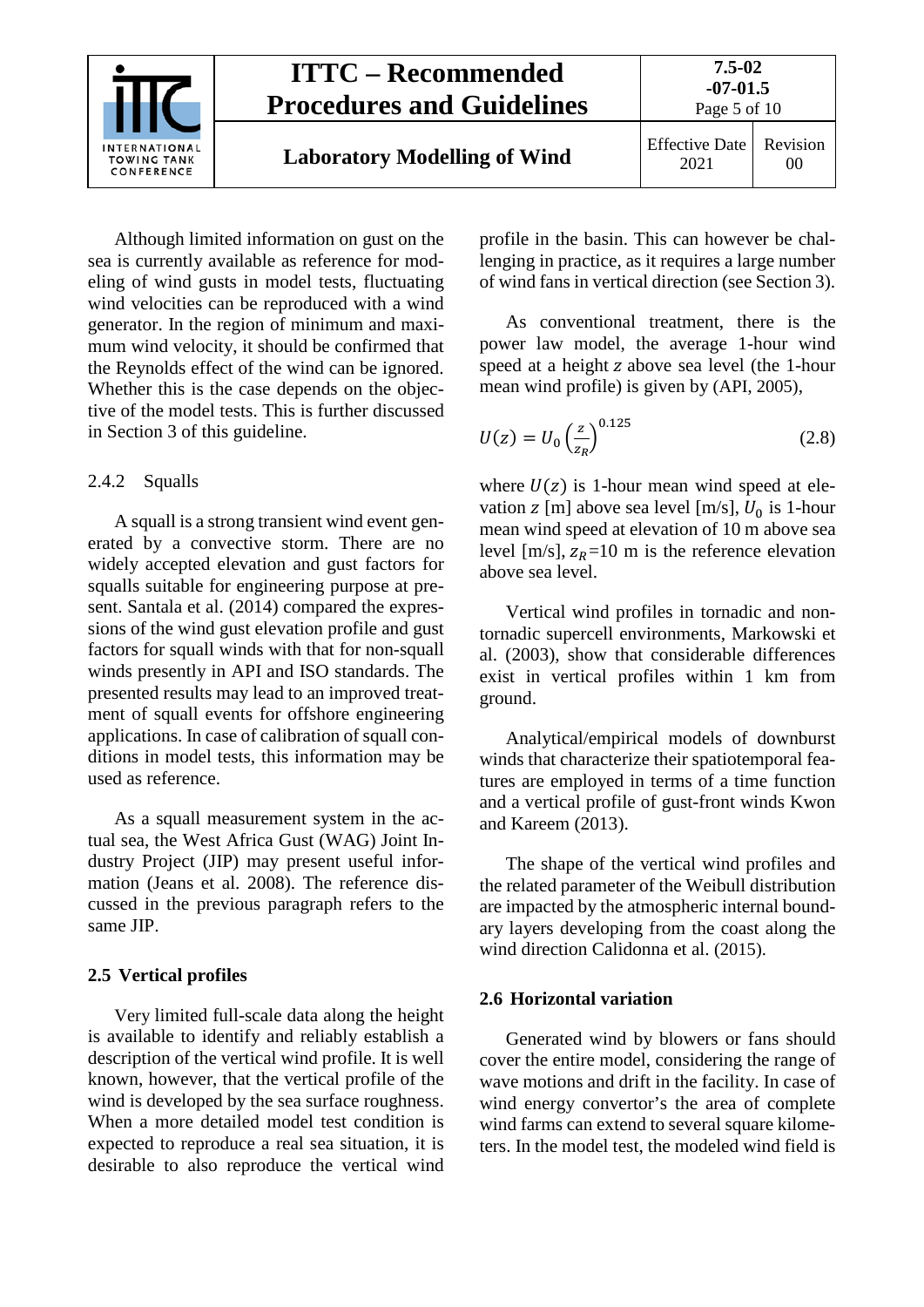

## **ITTC – Recommended Procedures and Guidelines**

**Laboratory Modelling of Wind** Effective Date

expected to simulate the real situation with respect to velocity and variance in the entire area. In practice however, it can be difficult, to control a state of the wind in transverse direction. Variance in horizontal wind direction can only be realized in the basin using multiple wind generators.

### <span id="page-5-0"></span>**2.7 Geographical consistency of wind conditions**

It is recommended that the characteristic wind spectrum of the installation area is also employed in the model test. Examples of specific phenomena occurring in some conditions or specific locations can be provided.

For example, in a strong typhoon, turbulence intensity decreases with increasing mean wind speed and remain almost constant when the wind speed becomes high (Cao et al. (2009)). In the German Bight, wind speed turbulence intensity increases with increasing wind speed because of increasing wave height and surface roughness Türk and Emeis (2010)

### <span id="page-5-1"></span>**2.8 Interaction with waves**

In heavy sea conditions, wind and wave interaction may not be ignored. The basic interaction between wind and waves is presented in Tian et al (2010) and Buckley and Veron (2016). Moreover, wave interaction effects caused by wind under limited condition are described in Miles (1993), Kharif et al. (2009), Waseda and Turin (1999), and Galchenko et al. (2012).

These publications focus on the wind generation due to the change of wave surface elevation. In this situation, wind condition caused by the rough waves should be represented by the wind profile form developed by the wave condition. Qualitatively and quantitatively analyses of wind interaction effect with waves are expected in model testing.

### <span id="page-5-2"></span>**3. GENERATION TECHNIQUES**

Propeller and sirocco type wind generators are typically used in model tests. The wind blowing area should be at least twice the model characteristic length. Numerous small size fans are recommended to simulate wind condition with expected turbulence, profile, horizontal variation as shown in the figure below.



Figure 1: Recommended example (right side) of the wind fan arrangement.

In the simulation of turbulence characteristics using the multi-fan type wind tunnel, Ozono et al. (2006), uniformly in active mode (usually employed in tank tests), relatively large anisotropy and spatial correlation coefficient in stream wise direction, can reproduce longitudinal fluctuations in a plane. Particularly at lower frequencies lack of 3D vertical structures, and the quasi-grid mode has similar characteristics as the conventional grid turbulence.

Most commonly wind *forces* are calibrated rather than wind *velocities* to avoid scale effects of the wind velocities which are generally not reproduced when applying Froude scaling. Furthermore, wind fields may not be constant due to limited number of wind fans and recirculation effects in the basin, (Buchner et al. (1999)). Wind forces can be calibrated with a wind fan setup, by mounting the model in a fixed force frame and deriving a calibration curve of the measured wind loads vs wind fan rpms. Usually, changes of projection area are required even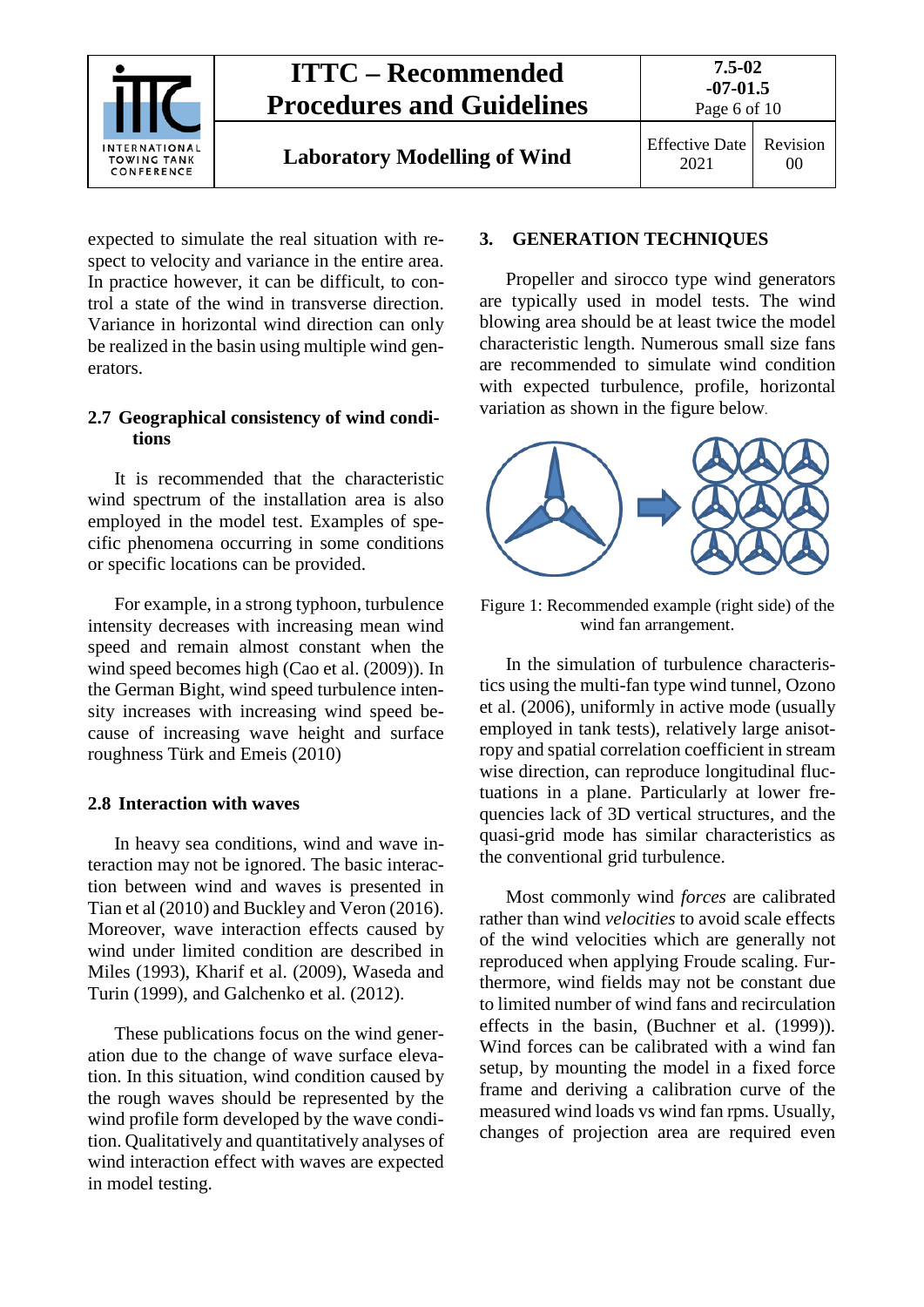| <b>INTERNATIONAL</b><br>TOWING TANK<br>CONFERENCE | <b>ITTC – Recommended</b><br><b>Procedures and Guidelines</b> | 7.5-02<br>$-07-01.5$<br>Page 7 of 10 |                |
|---------------------------------------------------|---------------------------------------------------------------|--------------------------------------|----------------|
|                                                   | <b>Laboratory Modelling of Wind</b>                           | <b>Effective Date</b><br>2021        | Revision<br>00 |

with well fabricated model topsides due to difference of Reynolds number and uncertainties in the model and wind speeds.

In a similar way the required wind loads can also be applied by a wire-winch setup. In both cases target wind loads (mean and fluctuating) can be applied. The advantages and disadvantages of the two systems are discussed below:

- Wind fan setup: a setup with wind fans is generally assumed to be most realistic, as it includes dynamic wind effects of floating structure moving in wind and waves, e.g. changes in wind force due to change in heading, lift effects, etc. Also shielding effects needed in tandem model test setups are automatically included when simulating wind by wind fans.
- Wind winch setup: with a winch setup the applied load is not changing with heading changes of the model and is always known (measured) throughout the model test. It is therefore easier to include the wind loads measured during model tests in a numerical model. However, dynamic effects and shielding effects are not taken into account when using a wind winch to apply wind loads.



Figure 2: Images of the wind fan setup (right) and wind winch setup arrangement (left) for wind force modelling.

For model testing of offshore wind turbines the generation of a high-quality wind field in a model basin is of great importance for the correct coupling between the aerodynamic and hydrodynamic behavior of floating wind turbines (FWT). However, the normal wind quality in a typical model basin is not good enough for the required modelling of the wind field for a wind turbine. In De Ridder et al. (2014) a dedicated wind fan setup for the testing of offshore wind turbines is described. The objective of this setup is to improve the uniformity of the wind field in the area of the wind turbine and reduce turbulence.

Another approach to model the aerodynamic loads on an offshore wind turbine is Real-Time Hybrid Model testing (ReaTHM testing) as described in Sauder et al. (2016). The advantage of this method compared to the physical modelling of the wind in an ocean basin, is that it solves the Froude-Reynolds scaling conflict, which is a key issue in FWT testing. ReaTHM testing allows for more accurate testing also in transient conditions, or degraded conditions, which are not feasible yet with physical wind.

Which generation technique should be applied depends strongly on the application and the objective of the model tests. If the intention is to include wind loading on a model than the wind forces should be calibrated either by applying wind fans or a winch. If the wind velocity is relevant for the application, in most cases for offshore wind turbines, either a dedicated wind fan setup or the ReaTHM approach should be considered.

#### <span id="page-6-0"></span>**4. MEASUREMENTS**

For practical ocean engineering applications, pitot tubes, hot-wire thermos and ultrasonic anemometers etc. are usually employed to measure the wind velocity to verify turbulence and the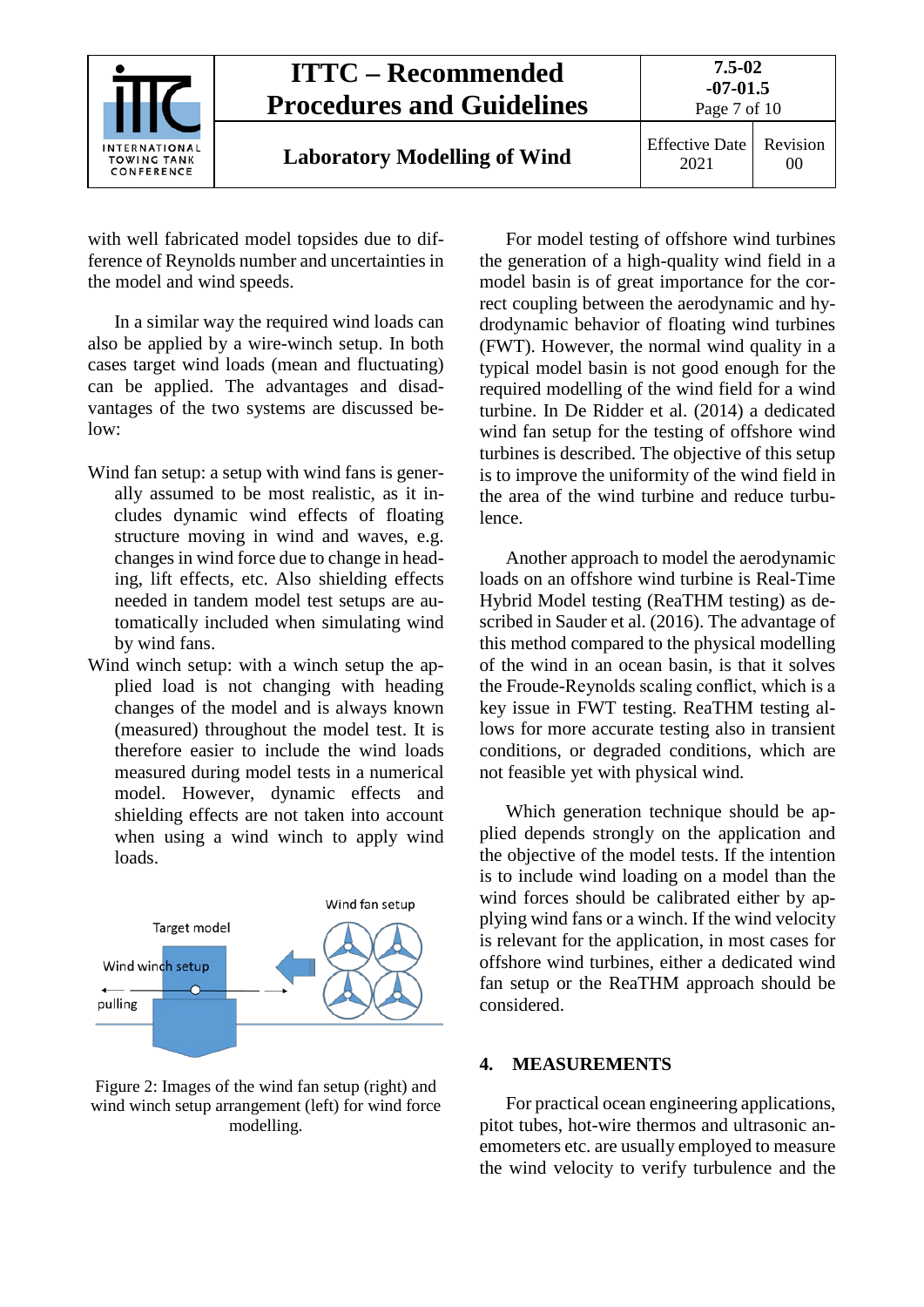

## **Laboratory Modelling of Wind** Effective Date

2021 Revision 00

realized wind profile. For model testing the same instruments are usually used. Note that for model testing the required accuracy level for Froude-law scaling is much larger. For a 1/100 model scale the required accuracy is 10 times larger.

Depending on the application and on the calibration type, i.e. wind velocity or loads, one or more sensors may be required in the testing area. An indication on the required number of sensors can be found in De Ridder et al. (2014) for the calibration of wind velocities for a wind farm setup.



Figure 3: Examples of ultrasonic anemometer (left) and hot wire (right).

### <span id="page-7-0"></span>**5. REFERENCES**

- API (American Petroleum Institute), 2005, "Design and Analysis of Stationkeeping Systems for Floating Structures", Recommended Practice 2SK, 3rd Edition, pp. 59-62.
- Beran, J., Calveri, L., Lange, B., von Bremen, L., 2005, "Offshore Wind Modelling and Forecast", WRF/MM5 Users' Workshop, pp.1-5.
- Chakrabarti, S., 2005, "Handbook of Offshore Engineering", Elsevier, pp.123.
- Buchner, B., Wichers, J.E.W., De Wilde, J.J., 1999, "Features of the State-of-the-art Deepwater Offshore Basin", Offshore Technology Conference, OTC-10841, pp.1-11.
- Buckley, M.P., Veron, F., 2016, "Structure of the Airflow above Surface Waves", Journal of Physical Oceanography, Vol.46, pp.1377- 1396.
- Calidonna, R. C., Gullì, D., Avolio, E., Federico, S., Lo Feudo, T., Sempreviva, A., 2015, "One Year of Vertical Wind Profiles Measurements at a Mediterranean Coastal Site of South Italy", Science Direct, Energy Procedia, Vol.76, pp.121-127.
- Cao, S., Tamura, Y., Kikuchi N., Saito M., Nakayama I., Matsuzaki, Y., 2009, "Wind Characteristics of a Strong Typhoon", Journal of Wind Engineering and Industrial Aerodynamics, Vol.97, pp.11-21.
- Chakrabarti, S., 2005, "Handbook of Offshore Engineering", Elsevier, Vol. 1, 2005
- Davenport, A. G., 1961, "The spectrum of horizontal gustiness near the ground in high winds", Journal of the Royal Meteorological Society, Vol.87, Issue372, pp.194-211.
- De Ridder, E., Otto, W., Zondervan, G. J., Huijs, F., Vaz, G., 2014, "Development of a Scaled-Down Floating Wind Turbine for Offshore Basin Testing, In Proceedings of the ASME 33th International Conference on Offshore Mechanics and Arctic Engineering, OMAE2014-23441, pp.1-11.
- DNV (Det Norske Veritas), 2014, "Environmental Conditions and Environmental Loads", Recommended Practice, DNV-RP-C205, p.18.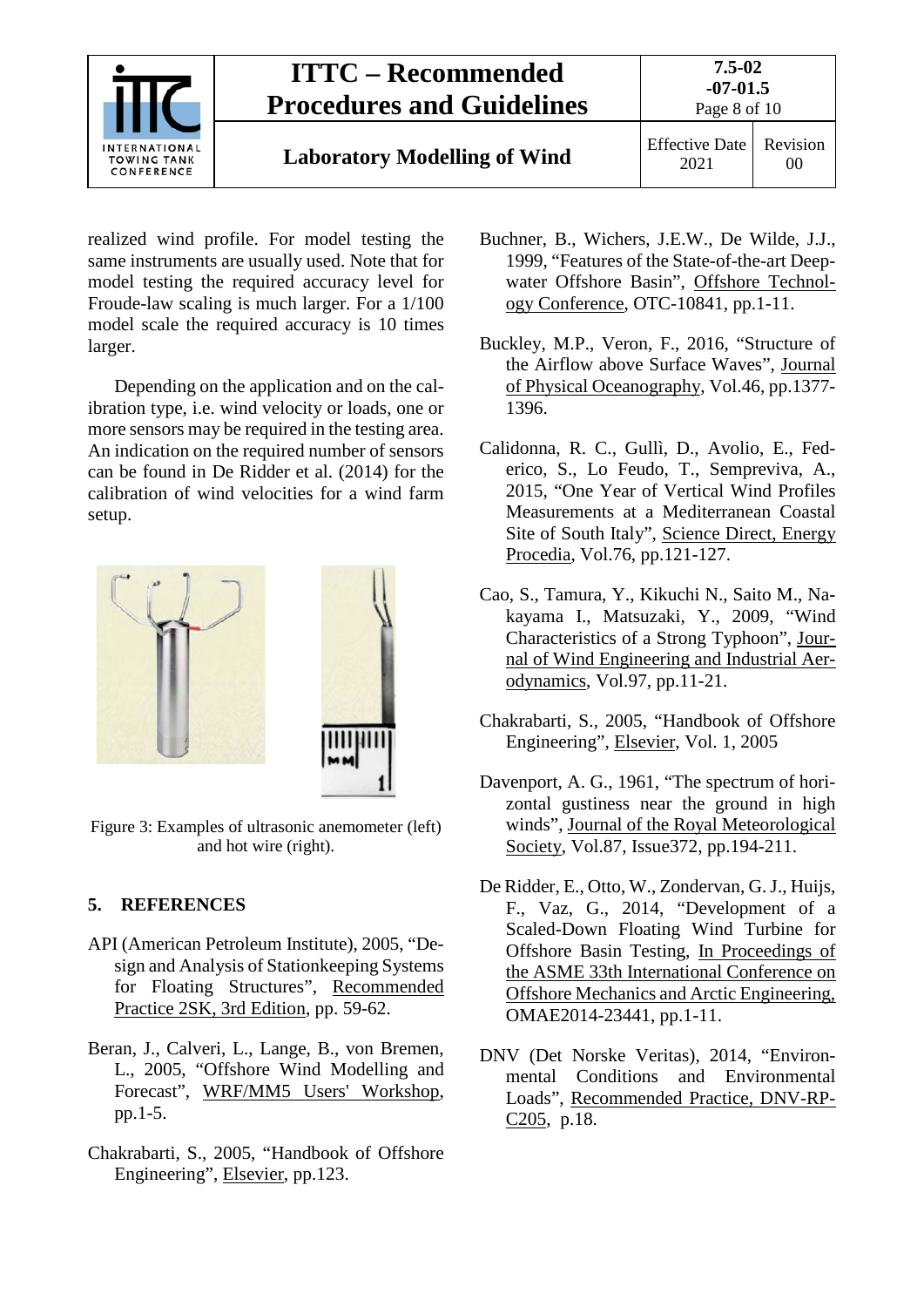

## **ITTC – Recommended Procedures and Guidelines**

## **Laboratory Modelling of Wind** Effective Date

- Galchenko, A., Babanin, A. V., Chalikov, D., 2012, "Influence of Wind Forcing on Modulation and Breaking of One-Dimensional Deep-Water Wave Groups", <u>Journal of</u> Physical Oceanography, Vol.42, pp.928- 939.
- Jeans, G., Cooper, C., Yetsko, C., Bryan ,G., 2014, "Squall Characterization in the Gulf of Mexico", Offshore Technology Conference, OTC-25357, pp.1-13.
- Jeans, G., Cooper, C., Yetsko, C., 2016, "New Squall Wind Criteria for the Gulf of Mexico", Offshore Technology Conference, OTC-27204, pp.1-13.
- Jeans G., Redford S., Bellamy I., Mundy R., 2008, "The WAG Squall Measurement System", In Proceedings of the ASME 27th International Conference on Offshore Mechanics and Arctic Engineering, Estoril, Portugal, OMAE2008-57337.
- Kharif, C., Giovanangeli, J. P., Touboul, J., Grare1, L., Pelinovsky, E., 2009, "Influence of Wind on Extreme Wave Events: Experimental and Numerical Approaches", Journal of Fluid Mechanics, Vol. 594, pp.209-247.
- Kristensen, L., Casanova, M., Courtney, M.S., Troen, I., 1991, "In Search of a Gust Definitio", Boundary-Layer Meteorology, Vol. 55, pp.91-107.
- Kwon D. K., Kareem, A., 2013, "Generalized Gust-Front Factor: A Computational Framework for Wind Load Effects", Engineering Structures, Vol.48, pp.635-644.
- Markowski, P., Hannon, C., Frame, J., Lancaster, E., Pietrycha, A., 2003, "Characteristics of Vertical Wind Profiles near Supercells Obtained from the Rapid Update Cycle", Weather and Forecasting, Vol.18, pp.1262- 1272.
- Miles, J., 1993, "Surface-Wave Generation Revisited, Journal of Fluid Mechanics, Vol. 256, pp.427-441.
- Myrhaug D., 2007, "Wind Gust Spectrum Over Waves: Effect of Wave Age", Journal of Ocean Engineering, Vol. 34, pp.353–358.
- Ochi, M. K., Shin, Y. S., 1988, "Wind Turbulent Spectra for Design Consideration of Offshore Structures", Offshore Technology Conference, OTC5736.
- Ozono S., Nishi A, and Miyagiet H., 2006, "Turbulence Generated by a Wind Tunnel of Multi-Fan Yype in Uniformly Active and Quasi-Grid Modes", Journal of Wind Engineering and Industrial Aerodynamics, 94. pp.225-240.
- Santala J. M., Calverley, M., Taws, S., Grant, H., Watson, A., Jeans, G., 2014, "Squall Wind Elevation/Gust Factors and Squall Coherence", Offshore Technology Conference, OTC-25249-MS, pp.1-8.
- Sauder, T., Chabaud, V., Thys, M., Bachynski, E. E., Sæther, O. L., 2016, "Real-Time Hybrid Model Testing of a Braceless Semi-Submersible Wind Turbine. Part I: the Hybrid Approach, In Proceedings of the ASME 35th International Conference on Offshore Mechanics and Arctic Engineering, OMAE2016-54435, pp.1-13.
- Sheridan, P., 2011, "Review of Techniques and Research for Gust Forecasting and Parameterization", Forecasting Research Technical Report, Vol. 570, Met office, pp.1-19.
- Tian, Z., Perlinet, M., Choi, W., 2010, "Observation of the Occurrence of Air Flow Separation Over Water Waves", In Proceedings of the ASME 29th International Conference on Offshore Mechanics and Arctic Engineering, OMAE2010-20576, pp.1-9.